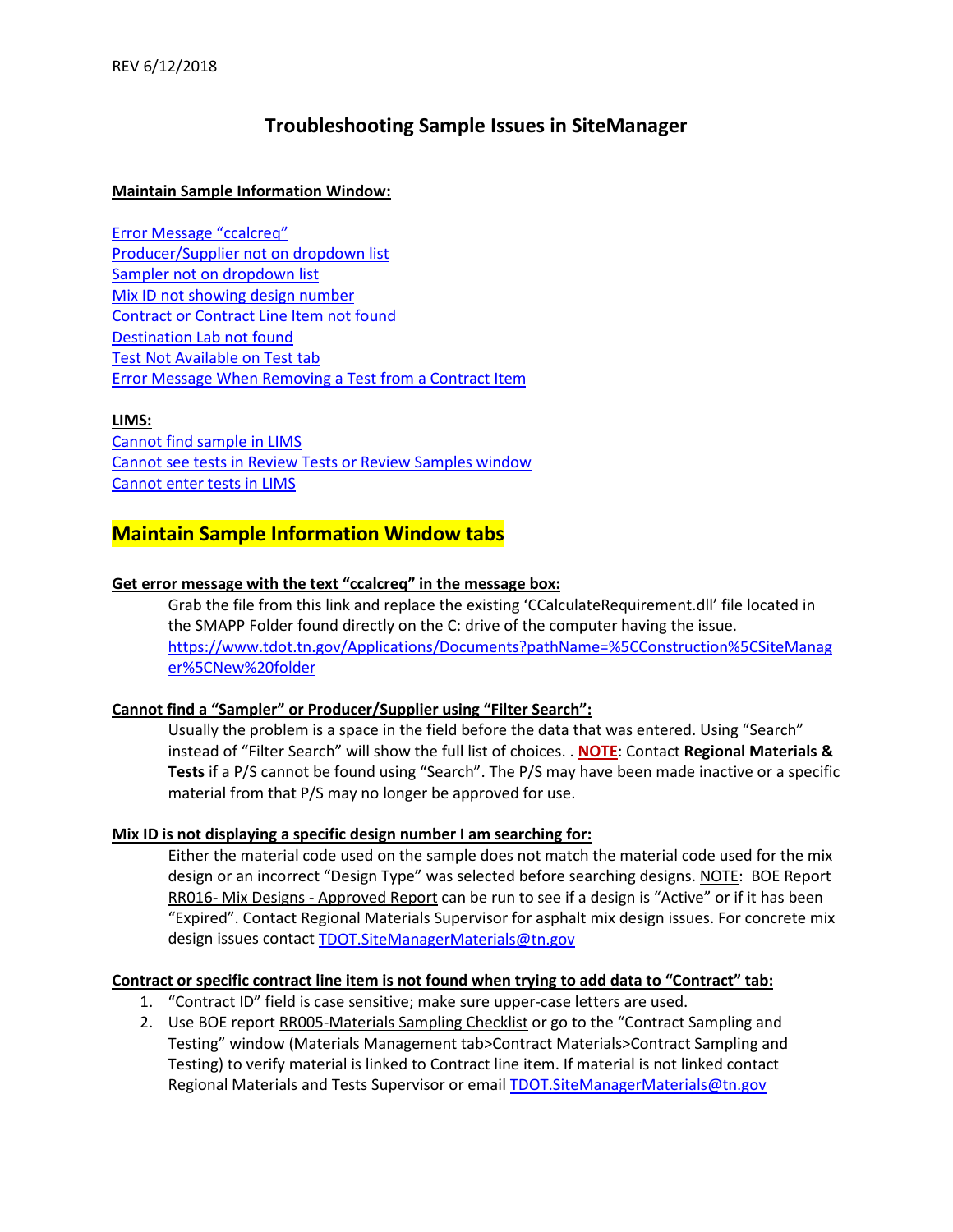#### <span id="page-1-0"></span>**"Destination Lab" is not listed on the "Other" tab:**

Incorrect "Sample Type" or material code has been used on Basic Sample Data tab.

#### <span id="page-1-1"></span>**A specific test is not available to be added to the sample:**

Either the "Lab unit" selected does not perform the test or the test is not linked to the material. NOTE: Contact **TDOT.SiteManagerMaterials@tn.gov** to link the test to the material

#### <span id="page-1-2"></span>**Error Message When Removing a Test from a Contract Item:**

If you get the message below when trying to remove a test from a contract item; it means a pending estimate has been generated by the field office. You will need to have the field office generating the estimate cancel the pending estimate before you can remove the test.

|                               | 307-BM2 Bit PM Base, PG-76 22 | 307-BM2 PG 76-22       |                           |                                                                    |          |
|-------------------------------|-------------------------------|------------------------|---------------------------|--------------------------------------------------------------------|----------|
|                               |                               | <b>Acceptance metl</b> | <b>AASHTO SiteManager</b> | Cannot delete. Negative material discrepancy adjustments remain on | $\times$ |
| <b>Producer Supplier Code</b> | Sample Type                   |                        | contract item.            | OK                                                                 |          |
|                               | Acceptance                    | Acceptance             | $ 127 - 30 $              |                                                                    |          |
|                               | Acceptance                    | Acceptance             | <b>T164EII</b>            |                                                                    |          |
|                               |                               |                        |                           |                                                                    |          |
|                               | Acceptance                    | Acceptance             | D2950                     |                                                                    |          |

# **LIMS WINDOWS**

# <span id="page-1-3"></span>**If user has created a sample and cannot find it in LIMS, below are some steps to troubleshoot the issue:**

- 1. In the SiteManager 'Maintain Sample Information' window for the sample; make sure the correct sample type, acceptance method and destination lab have been chosen. Also verify the correct tests are linked to the sample.
- 2. Make sure there is not a filter on the window that is keeping the sample from showing up. Click the "reset" button to completely clear any filters and select the "All My Lab Units" option.
- 3. Verify the users testing rights for the specific test(s) have not expired. Run BOE report RR072- SiteManager Tester Qualification Report to see all active and expired certifications.
- 4. User may not have the correct security role, region and/or unit assigned or may not be active in SM. Contact **TDOT.SiteManagerSupport@tn.gov** to verify is user information is correct.
- 5. If Sample was made using the DWR Role, have user log out then back in using inspector role to see if they can see the sample.
- 6. Regional M&T users will not see tests if there is a contract in another Region (that they do not have contract authority for) linked to the sample. Operations users will not see tests if they have a contract in another Unit (that they do not have contract authority for) linked to the sample. **NOTE**: If the user needs rights to those contracts, they will need to be added in the "Contract Authority" window (main panel/contract administration/contract records/contract authority). For user rights the supervisor should send a request to **TDOT.SiteManagerSupport@tn.gov**